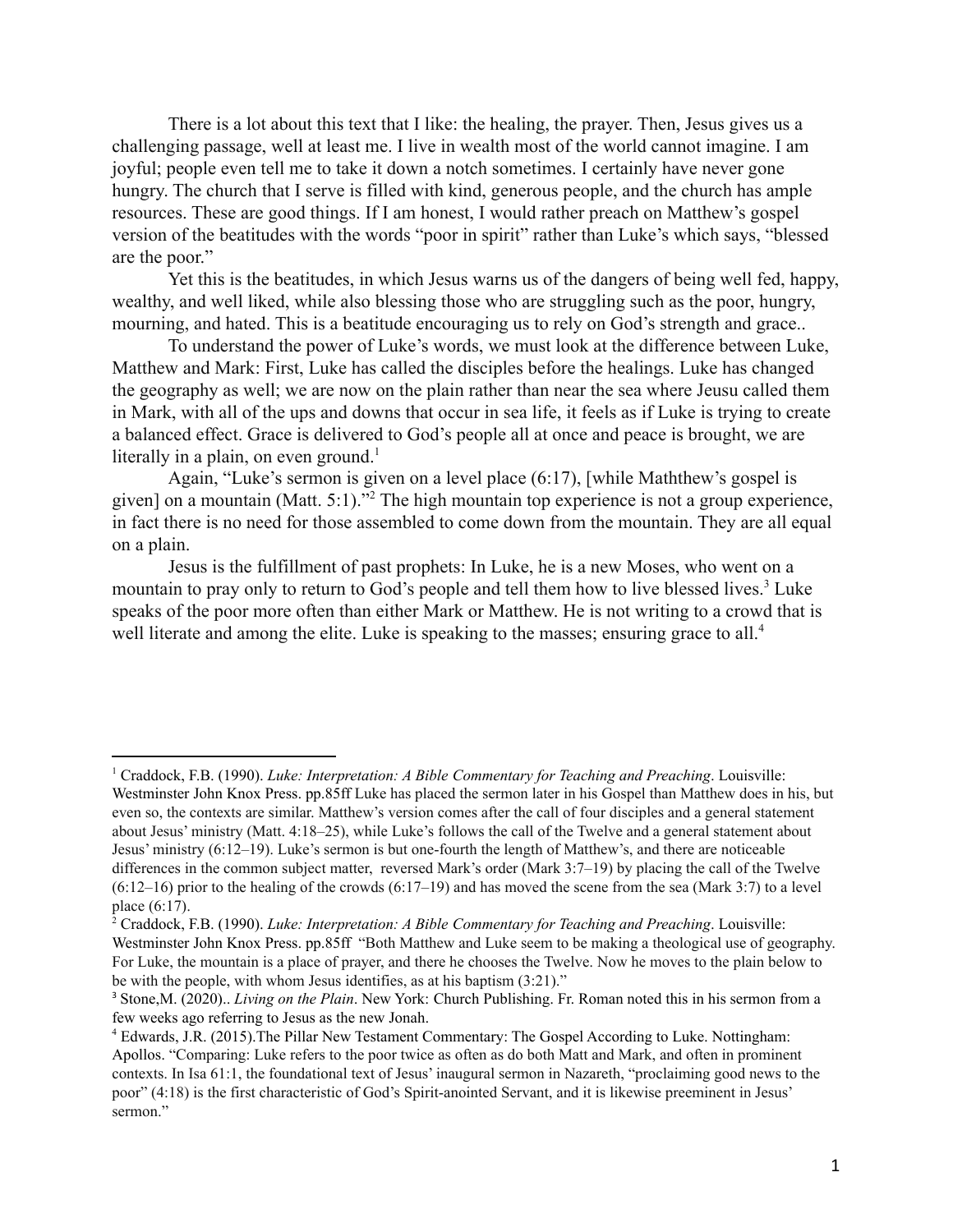The gospel has a balance: there are four blessings, and then four woes. Jesus speaks to the entire crowd; he does not say, "group two please for the blessings and group two for the woes."<sup>5</sup> All gathered receive the same message full of blessing and woes.<sup>6</sup>

Grace is for all.

In Luke's gospel, Jesus has been at his ministry for a while, he found disciples to follow him and chose his inner circle, the twelve apostles. These men left their lives behind to represent Christ in ministry.<sup>7</sup> Jesus gives a precise message: our ultimate reward is to come later through the grace of God. $<sup>8</sup>$  The scripture notes how people traveled from Jerusalem to Judea to Tyre to</sup> Sidon in order to hear this message of grace.<sup>9</sup>

As challenging as the message is for those assembled, it is necessary that they know: all good things come from God. Not from wealth, being well fed, earthly joy, or a good reputation. God's grace alone. Those gathered likely remembered the time when God called "the twelve tribes of Israel '' and made them his people. In the world they live, there is violence, oppression, and some believed riches were a sign of God's blessing. Many people are left outside of this version of success.<sup>10</sup>

As such, Luke shows Jesus lifting up the downcast, the poor, the hungry, the mourning, and the excluded. The literal poor are blessed. Not just the poor in spirit as in Matthew's gospel. It is likely that Jesus is speaking to exactly the outcast rather than an inner circle such as he did in Matthew.<sup>11</sup> Throughout Jesus' "sermon<sup>' 12</sup> is an obvious preference for those who are suffering. Luke strives to challenge us to be the godly version of ourselves. Remember, this

<sup>5</sup> Edwards, J.R. (2015).The Pillar New Testament Commentary: The Gospel According to Luke. Nottingham: Apollos.

<sup>6</sup> Thomas, D. (2022). "Leveled" https://www.journeywithjesus.net/lectionary-essays/current-essay?id=3319

<sup>7</sup> Craddock, F.B. (1990). *Luke: Interpretation: A Bible Commentary for Teaching and Preaching*. Louisville: Westminster John Knox Press. pp.85ff

<sup>8</sup> Wright, N.T. (2001). *Luke for Everyone*. London: SPCK.

<sup>9</sup> Craddock, F.B. (1990). *Luke: Interpretation: A Bible Commentary for Teaching and Preaching*. Louisville: Westminster John Knox Press. pp.85ff Though, it is unclear to scholars whether Jesus was speaking to the entire crowd assembled or singling out the disciples that were gathered, however, I stand by my conclusion.

<sup>10</sup> See Wright, N.T. (2001). *Luke for Everyone*. London: SPCK. "These formed part of the charter, the covenant, the binding agreement between God and Israel. Now, with the renewed Israel formed around him, Jesus gives them his own version of the same thing. And a radical version it is. It's an upside-down code, or perhaps (Jesus might have said) a right-way-up code instead of the upside-down ones people had been following. God is doing something quite new: as Jesus had emphasized in the synagogue at Nazareth, in chapter 4, he is fulfilling his promises at last, and this will mean good news for all the people who haven't had any for a long time."

<sup>11</sup> Craddock, F.B. (1990). *Luke: Interpretation: A Bible Commentary for Teaching and Preaching*. Louisville: Westminster John Knox Press. pp.85ff

<sup>12</sup> Craddock, F.B. (1990). *Luke: Interpretation: A Bible Commentary for Teaching and Preaching*. Louisville: Westminster John Knox Press. pp.85ff here is the outline: "(1) blessings and woes (vv. 20–26); (2) on love of enemies (vv. 27–36); (3) on judging (vv. 37–42); (4) on integrity (vv. 43–45); and (5) on hearing and doing (vv. 46–49)." Be Clear, this gospel favors the poor and marginalized. It is likely that Jesus is speaking to exactly this type of outcast rather than an inner circle such as he did in Matthew, "God's word of favor on the poor, the hungry, those who weep, and those who are despised, nor is it surprising that woes are pronounced on their opposites. Luke stated as early as the Magnificat (1:46–55) that the arrival of God's reign will be marked by a complete reversal of fortunes for the rich and the poor, the powerful and the powerless, the full and the empty." Jesus will preach on a variety of topics over this period.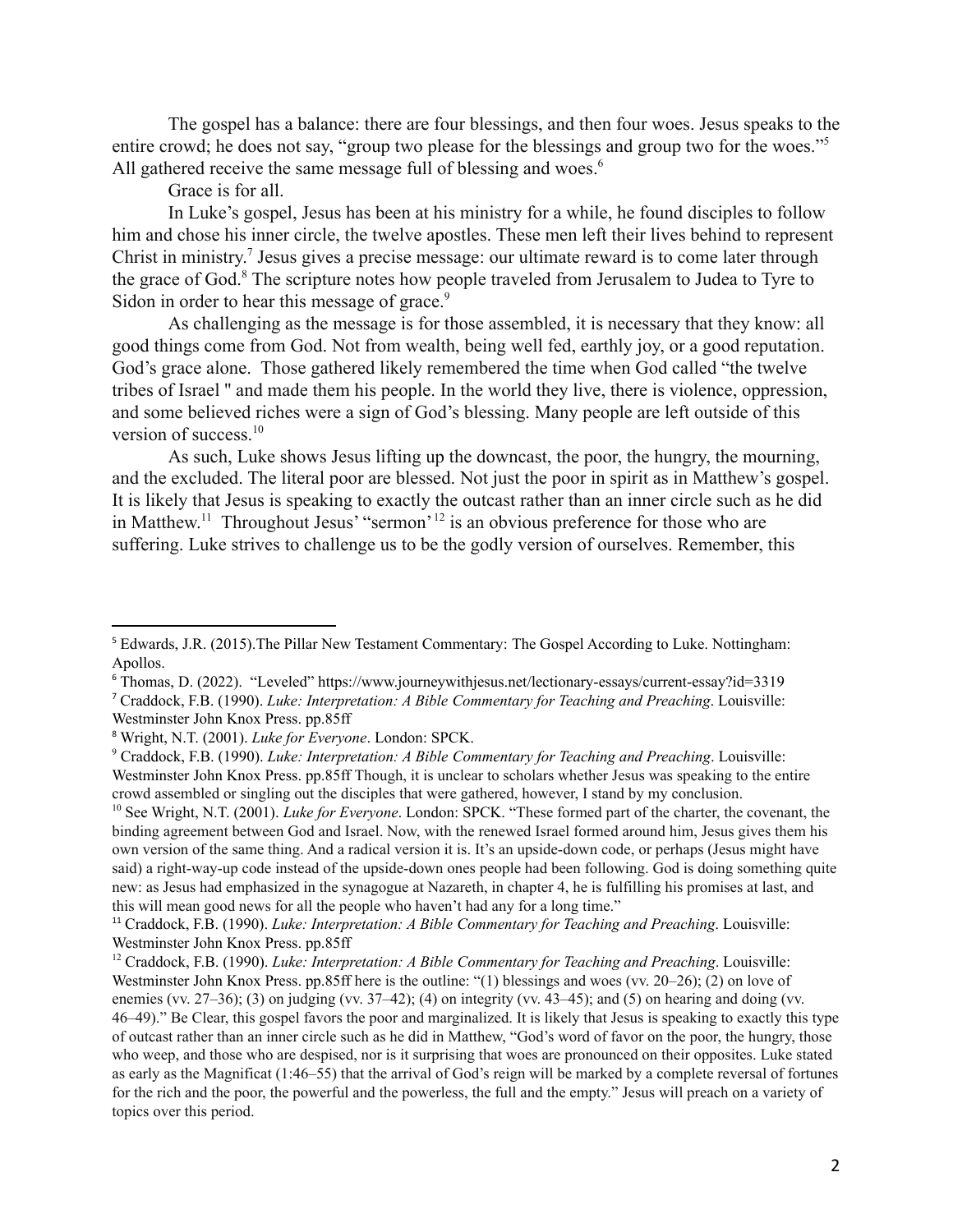gospel is read generations after Jesus' resurrection. Luke is likely writing to a persecuted church. 13

The only way to move beyond this persecution, to move beyond our earthly version of happiness, is through grace. We truly cannot have any meaningful blessedness without God's help. And when do we ask for God's help more than when we are struggling?

This is a message of grace! It is evident in the language Jesus uses. In the blessings and woes Jesus reminds them that the present times will change in the end. Jesus tells people the future and present are one in God's eyes, "Blessed are you who are hungry now, for you will be filled."<sup>14</sup>

Being blessed is a state of being rather than an action.<sup>15</sup> It is not the type of blessing we give at the end of a worship, or to a child going off to school, this is the blessing in our hearts.

Being blessed does not mean "having it all." Jesus tells us to be blessed means to be vulnerable and in need of God's grace in our lives. We have the greatest opportunity to find Christ when we are experiencing hardship; when the comforts of the world are stripped away.<sup>16-17</sup>

We live in a world where success is just as revered as it was in the Ancient Near East. How are we then filled in our hearts? It is not that we are to cause ourselves suffering, rather that we are to seek God as our true comfort in the time of trouble and tribulation.<sup>18</sup> We can only be blessed through God's grace. We can do nothing truly worthy, truly good, without God's help.

<sup>&</sup>lt;sup>13</sup> Edwards, J.R. (2015). The Pillar New Testament Commentary: The Gospel According to Luke. Nottingham: Apollos. "The specific focus on disciples in vv. 20-49, and their unique behaviors in the face of persecution, may suggest that Luke is presenting Jesus' teaching for a persecuted church."

<sup>14</sup> Craddock, F.B. (1990). *Luke: Interpretation: A Bible Commentary for Teaching and Preaching*. Louisville: Westminster John Knox Press. pp.85ff "Blessed are you who weep now, for you will laugh." They are already promised laughter. "Jesus is making the official proclamation of the way life is inside and outside the reign of God…This joining of present and future reminds us that the eschatological reality is already beginning with the advent of Jesus. Jesus has already announced as much: "Today this scripture has been fulfilled" (4:21)."

<sup>15</sup> Bailey, Kenneth E. (2008 ) *Jesus through Middle Eastern Eyes: Cultural Studies in the Gospels.* Downers Grove: IVP Academics. pp.68 "Two words for Blessed Eulogeō (blessing in a church or prayer), bless the sick, bless the children, bless your valentine makarios, "not part of a wish, not to invoke a blessing, rather they recognize and existing state of happiness or good fortune"

<sup>16</sup> This idea was inspired by two sources, first: Stone,M. (2020).. *Living on the Plain*. New York: Church Publishing. who focuses on the word for blessed being translated as joyful. I think a better source is, Wright, N.T. (2001). *Luke for Everyone*. London: SPCK.

Second, and a better translation is from Edwards, J.R. (2015).The Pillar New Testament Commentary: The Gospel According to Luke. Nottingham: Apollos. Context: LXX, makarios translates the Hebrew asher, "blessed," which occurs frequently in Pss and Prov.

<sup>17</sup> Craddock, F.B. (1990). *Luke: Interpretation: A Bible Commentary for Teaching and Preaching*. Louisville: Westminster John Knox Press. pp.85ff "Let us make one final observation. Luke is clearly addressing the poor and the despised of the earth in the literal sense of those words, not the "poor in spirit" or "those who hunger and thirst for righteousness," as in Matthew (Matt. 5:3, 6)."

<sup>&</sup>lt;sup>18</sup> Edwards, J.R. (2015). The Pillar New Testament Commentary: The Gospel According to Luke. Nottingham: Apollos. The exact quote here is quite good, "Blessed are you who weep now, for you will laugh." They are already promised laughter. "Jesus is making the official proclamation of the way life is inside and outside the reign of God…This joining of present and future reminds us that the eschatological reality is already beginning with the advent of Jesus. Jesus has already announced as much: "Today this scripture has been fulfilled" (4:21)."